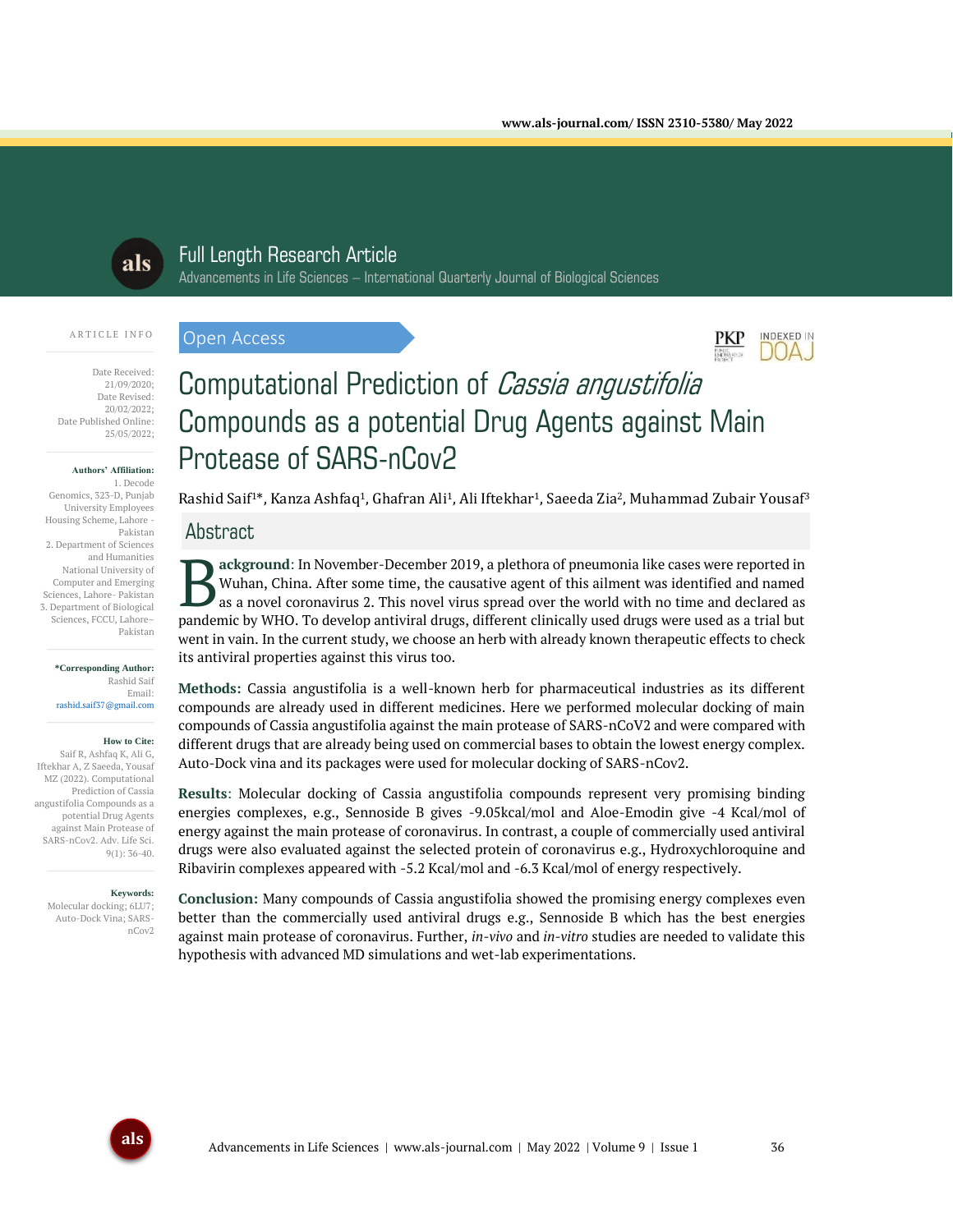You're reading

## Introduction

Wuhan, the capital city of Hubei Province and the major transportation hub of China started dealing with severe pneumonia with unknown causes in local hospitals at the beginning of December 2019. China informed about the outbreak of this disease to the WHO on December 31st. Most of the patients were exposed to the famous Hunan wholesale sea market of Wuhan. Consequently, Hunan sea market was closed on  $1<sup>st</sup>$  January [1]. The virus spread rapidly across all over the world. On March 11, WHO announced it as a Pandemic disease. Effective prevention and treatment were essential in this situation. Some of the studies showed the herbal remedies to prevent Coronavirus [2]. *Cassia Senna L. (Cassia angustifolia)* is a well-known curative herb cultivated in areas near Somalia, Sudan, Arabian Peninsula and upper Nile as well as India and Pakistan. *Cassia angustifolia* is considered as a medicinal herb due to its therapeutic properties: ⅰ)Anti-Oxidative [3] ⅱ) Anti-Diabetic [4] iii)Anti-obesity [5] iv)Anti-Cancer [3]. The medical importance of *Cassia angustifolia* has motivated researchers to investigate its therapeutic effect against CoVID19.

In the current study, we report the results of the molecular docking of *Cassia angustifolia* with the main protease protein of coronavirus. For the comparison of binding energies, commercially available drugs used against the SARS-nCov2 were selected (Hydroxychloroquine, Ribavirin, Favipiravir, Remdesivir) and compared with *Cassia angustifolia* [6,7]. All of these were selected according to Lipinski's physiochemical properties.

### **Methods**

#### **Curative Herb Choice**

On regional review, we stated that *Cassia Senna L.* (*Cassia angustifolia*) usually known as *Alexandrian Senna*, Indian Senna or Senna Makki leaves has been conventionally suggested during the COVID-19 pandemic for their expected antiviral effects. Historically, Senna leaves have been used as early as the 9<sup>th</sup> century when Arabian physicians treated constipation by using both its leaves and pods.

#### **Selection of Target Protein**

The crystal structure of COVID-19's main protease in complex with an inhibitor N3 (PDB ID: 6LU7) was acquired from Protein Data Bank-RCSB (PDB) (https://www.rcsb.org/). (Table 1)

#### **Molecular Structure and Selection of Ligands**

The 2D structure of the ligand *Sennoside B* and 3D structure of *6-Hydroxymusicin, Tinnevellin Glucoside, Aloe-Emodin, Kaempferol* were acquired from PubChem [\(https://pubchem.ncbi.nlm.nih.gov\)](https://pubchem.ncbi.nlm.nih.gov/) [8,9] which were used as a potential drug agent taken from *Cassia angustifolia* (Figure 2) **.** There are some other Sennoside compounds available in this Herb which includes Sennoside A, C and D having similar structures to *Sennoside B* (Figure 1).

| Enzyme                                | PDB ID | Organism                            | <b>Resolution</b> | Classification | Expression<br>System | <b>Total</b><br>Structure<br>weight<br>(DA) | Chaine | Method               |
|---------------------------------------|--------|-------------------------------------|-------------------|----------------|----------------------|---------------------------------------------|--------|----------------------|
| Main<br>protease<br>of SARS-<br>nCov2 | 6LU7   | <b>Bat SARS-like</b><br>coronavirus | 2.1 <sub>A</sub>  | Viral Protein  | E. coli<br>BL21(DE3) | 34506.34                                    | А      | X-RAY<br>Diffraction |

**Table 1:** Crystallographic properties of Main Protease of Coronavirus



**Figure 1:** Structure of sennoside A and B (Left) and Structure of Sennoside C and D (Right).



**Figure 2:** 2D structure of major compounds of *Cassia angustifolia*

All of the compounds selected for *Cassia angustifolia* were chosen according to Lipinski's physiochemical parameter rule [10,11] obtained from PubChem. (Table 2)

| Ligand                | Molecular<br>Weight (g/mol) | Hdonn | Hacc | <b>TPSA</b><br>$(\mathring{A}^2)$ | LogP |
|-----------------------|-----------------------------|-------|------|-----------------------------------|------|
| Sennoside B           | 862.75                      | 12    | 20   | 348                               | 1.2  |
| 6-Hydroxymusicin      | 392.4                       |       |      | 137                               | 1.6  |
| Tinnevellin Glucoside | 408.4                       |       |      | 146                               | 1.2  |
| Aloe-emodin           | 270.24                      |       |      | 94.8                              | 1.8  |
| Kaempferol            | 286.24                      |       |      | 107                               | 1.9  |

**Table 2:** Properties of compounds according to Lipinski's Parameter Rule

Commercial drugs were chosen to compare the binding energies with the obtained docking results and their molecular 2D structures were prepared using chem Draw. (Figure 3). The drugs were chosen following the properties of Lipinski's Physiochemical parameters, which were obtained using PubChem [\(https://pubchem.ncbi.nlm.nih.gov\)](https://pubchem.ncbi.nlm.nih.gov/). (Table 3)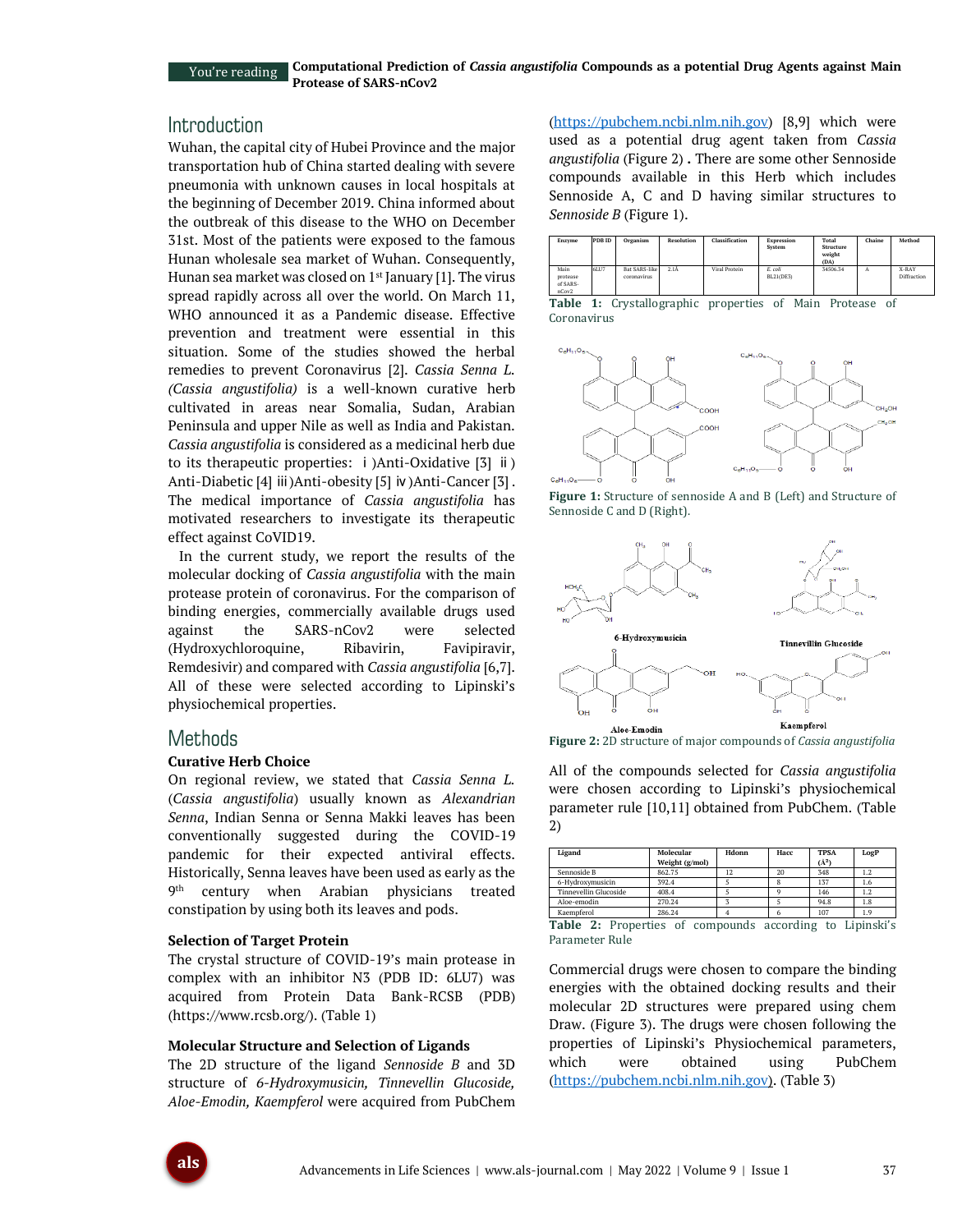#### **Computational Prediction of** *Cassia angustifolia* **Compounds as a potential Drug Agents against Main Protease of SARS-nCov2** You're reading



**Figure 3:** Chemical structure of commercially drugs used against SARS-nCoV2.

| Ligand             | Molecular<br>Weight (g/mol) | Hdonn | Hacc | <b>TPSA</b><br>$(\AA^2)$ | LogP   |
|--------------------|-----------------------------|-------|------|--------------------------|--------|
| Hydroxychloroquine | 335.9                       |       |      | 48.4                     | 3.6    |
| Ribavirin          | 244.2                       |       |      | 144                      | $-1.8$ |
| Favipiravir        | 157.1                       |       |      | 84.6                     | $-0.6$ |
| Remdesivir         | 602.6                       |       | 13   | 204                      | 1.9    |

**Table 3:** Commercially used drugs and properties according to Lipinski's physiochemical parameters.

#### **Software/Platform used for Molecular Docking**

The tools that were used for protein docking are AutoDock Vina-ADT (version 1.5.7) package [12] and Discover Studio 2020. Different tools were deployed for docking purposes (MGL tool, Python, CADD, Vision).

#### **Preparation of Protein and Ligands**

For the preparation of protein receptor, some important steps were carried out. Preliminary query protein molecule was purified using Discovery Studio. Protein sequence was extracted from PDB (ID:6LU7) in the PDB format. Protein sequence was read through the Discovery Studio to visualize and edit protein structure in order to remove the water molecules and other bound ligands. The protein was purified and was saved as a PDB format file.

For the preparation of Ligands, Structure of ligand such as *Sennoside B* was extracted from PubChem. The 2D/3D structure of the ligand was mined in SDF file. Using Discovery Studio, the structure was visualized and the format of SDF was changed into PDB file format.

#### **Recognition of Active Site**

Molecular docking of *Main Protease in complex with inhibitor N3* was a blind Docking (Docking without knowing binding and active site) computed using *AutoDock Vina*. The active site of the protein was designated automatically by the software. In order to make the process more efficient, different tools and references can be used for the conformation of the active site in proteins before docking.

#### **Synchronize Grid Box**

After the automated recognition of Active site, polar molecules of hydrogen were added successfully by using MGL Tool. Using the MGL tool to customize the 3D grid box, the number of points were set according to the three dimensions i.e., X, Y and Z (Figure 4). Figure 4 depicts that the number of points in the three dimensions are set to 26 by default, and then spacing (angstrom) is set to be at 1.000 so that it can cover the maximum area of the protein. Centre of grid box for X, Y and Z are set automatically by the tool. After setting of grids, the file was saved in the PDBQT format.



**Figure 4:** Using MGL tool of AutoDock vina package to adjust values of grid.

#### **Finalizing Ligand Preparation**

For the preparation of ligand, angle of torsion must be defined. Open the ligand file in MGL tool and set the number of torsion angle by default for the fewest atom. Save this file in the PDBQT format.

## Results

Obtained results shows that *Sennoside B* has greater energy complex of -9.05 kcal/mol in a result of Docking with Main protease of a coronavirus protein which is considered as best docking score when compared to all other compounds of *Cassia angustifolia* given in (Table 4). Commercially used drugs have lower energies as compared to the compounds of *Cassia angustifolia* such as *Hydroxychloroquine* gives the docking score of -5.2 kcal/mol. Interaction with the other compounds and commercially used drugs docking score is given in the (Table 5).

| Ligand                                         | Docking score |  |  |  |
|------------------------------------------------|---------------|--|--|--|
| Sennoside B                                    | $-9.05$       |  |  |  |
| 6-Hydroxymusicin                               | $-6.5$        |  |  |  |
| Tinnevellin Glucoside                          | $-6.3$        |  |  |  |
| sAloe-Emodin                                   | $-7.4$        |  |  |  |
| Kaempferol                                     | $-6.6$        |  |  |  |
| Table 4. Declara score of compounds with 61117 |               |  |  |  |

**Table 4:** Docking score of compounds with 6LU7

| <b>Docking Score</b> |  |
|----------------------|--|
| $-5.2$               |  |
| -6.3                 |  |
| $-5.7$               |  |
| $-6.0$               |  |
|                      |  |

**Table 5:** Docking results of commercially used drugs

By using Discovery studio visualize the 2D interaction between the compounds and the main peptidase protein of SARS-nCov2. (Table 8)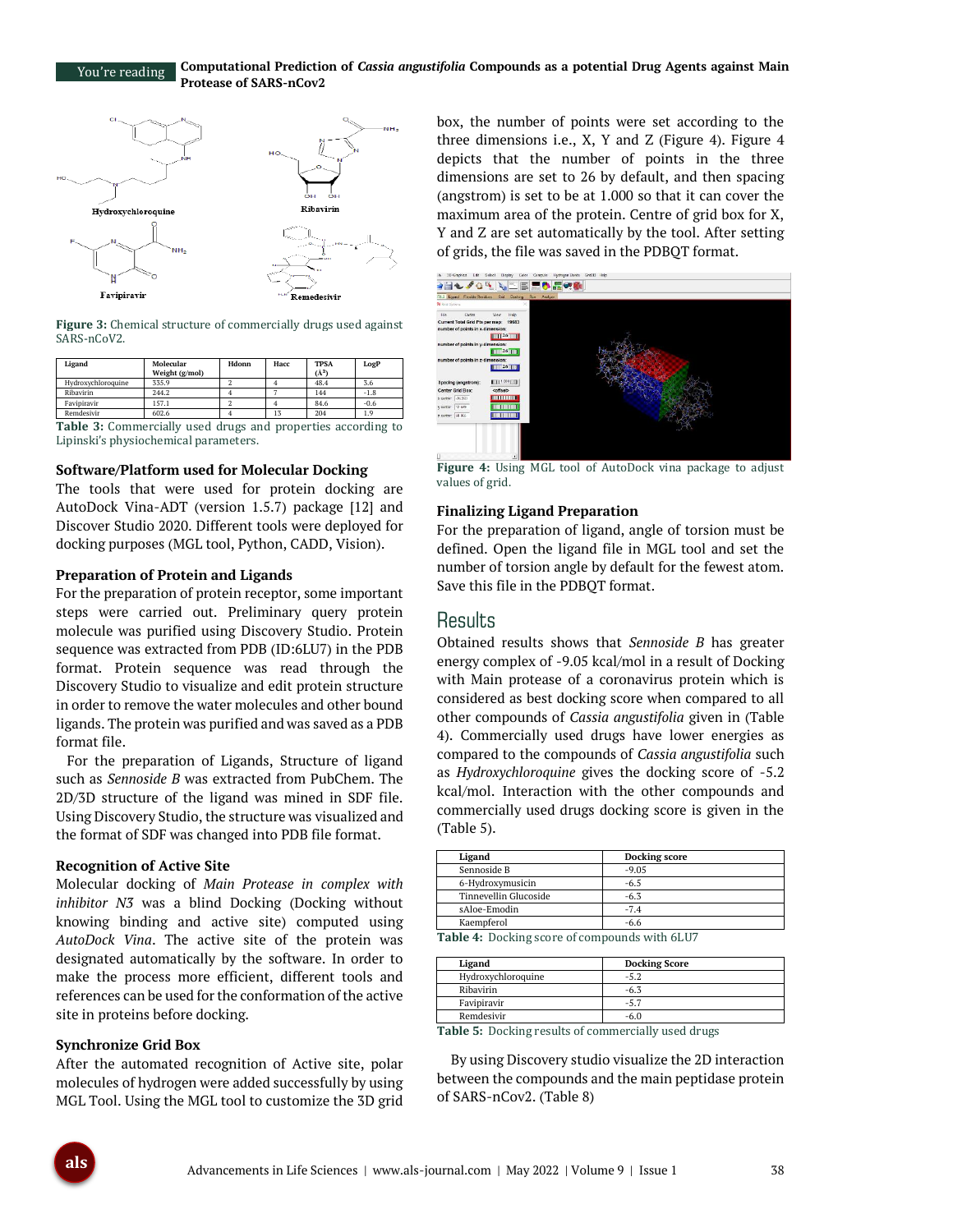You're reading

**Computational Prediction of** *Cassia angustifolia* **Compounds as a potential Drug Agents against Main Protease of SARS-nCov2**

| Ligand                       | 2D Interaction                                                                                                                                                                                                                              | <b>Type of Interaction</b>                                                                                                                                                                         |
|------------------------------|---------------------------------------------------------------------------------------------------------------------------------------------------------------------------------------------------------------------------------------------|----------------------------------------------------------------------------------------------------------------------------------------------------------------------------------------------------|
| 6-Hydroxymusicin             |                                                                                                                                                                                                                                             | Two hydrogen interaction possible with:<br>-Amino acid ARG A: 105 with the distance of 2.04.<br>-Amino acid ASP A:153 with the distance of 2.88                                                    |
|                              | 8                                                                                                                                                                                                                                           |                                                                                                                                                                                                    |
| Aloe - Emodin                | X <sub>104</sub>                                                                                                                                                                                                                            | Three Hydrogen interactions possible with<br>-Amino acid THR A:111 with the distance of 1.89<br>-Amino acid SER A:158 with the distance of 2.13<br>-Amino acid LYS A:102 with the distance of 2.54 |
| Kaempferol                   | XOL.<br>AV.                                                                                                                                                                                                                                 | Two hydrogen interaction possible with                                                                                                                                                             |
|                              | 流线<br>PASS                                                                                                                                                                                                                                  | -Amino acid GLN A:110 with the distance of 2.57<br>-Amino acid ASP A:295 with the distance of 2.57                                                                                                 |
| Sennoside B                  | CSP <sub>1</sub><br>$\overline{2}$<br>$\mathbb{G}$<br>$\binom{m}{n}$                                                                                                                                                                        | There are non-perceptible interactions, only electrostatics (Van der Waals) interactions are perceptible.                                                                                          |
| <b>Tinnevellin Glucoside</b> |                                                                                                                                                                                                                                             | Three hydrogen interaction possible with                                                                                                                                                           |
|                              |                                                                                                                                                                                                                                             | -Amino acid ARG A:105 with the distance of 2.13<br>-Amino acid SER A:158 with the distance of 2.26<br>-Amino acid ILE A:152 with the distance of 3.07                                              |
|                              |                                                                                                                                                                                                                                             |                                                                                                                                                                                                    |
| Hydroxychloroquine           | ÷                                                                                                                                                                                                                                           | One hydrogen interaction possible with<br>-Amino acid GLN A:110 with the distance of 2.69                                                                                                          |
| Favipiravir                  |                                                                                                                                                                                                                                             | Three hydrogen interaction possible with                                                                                                                                                           |
|                              | A:112<br>$GLN$<br>A:127                                                                                                                                                                                                                     | -Amino acid GLN A:110 with the distance of 2.08<br>-Amino acid ASP A:295 With the distance of 2.39<br>-Amino acid ASN A:151 with the distance of 2.23                                              |
| Remdesivir                   |                                                                                                                                                                                                                                             | Two hydrogen interactions possible with                                                                                                                                                            |
|                              | <b>Service</b><br>The Property<br><b>CONTRACTOR</b> PRODUCT                                                                                                                                                                                 | -Amino acid GLN A:110 with the distance of 2.92 and 2.14                                                                                                                                           |
| Ribavirin                    |                                                                                                                                                                                                                                             | Two hydrogen interactions possible with                                                                                                                                                            |
|                              | $\Lambda^{\rm CT}_{\rm 100}$<br>X <sub>20</sub><br>A<br>X <sub>104</sub><br>ATSH<br>$A = 102$<br>24.54<br><b>Parts</b><br>wan der Waals<br><mark>Bi</mark> l van der Waals<br><mark>Bil</mark> Conventional Hydrogen Bond<br>able Donor-Dan | -Amino acid GLN A:110 with the distance of 2.97<br>-Amino acid ASP A:295 with the distance of 2.38                                                                                                 |
|                              | Unfavorable Acceptor Acce                                                                                                                                                                                                                   |                                                                                                                                                                                                    |

**Table 6:** 2D Interactions of Compounds of *Cassia angustifolia* and commercial drugs used

## **Discussion**

On 19 December, the outbreak of a respiratory disease spread in Wuhan, city of China. The spread of this disease occurred by a virus known as *SARS-nCov2* and

within a month this disease was spread all over the world and on 11th march it was considered as Pandemic. A team of researchers and scientists strongly upheld that a new vaccine or a drug was crucial to fight against the